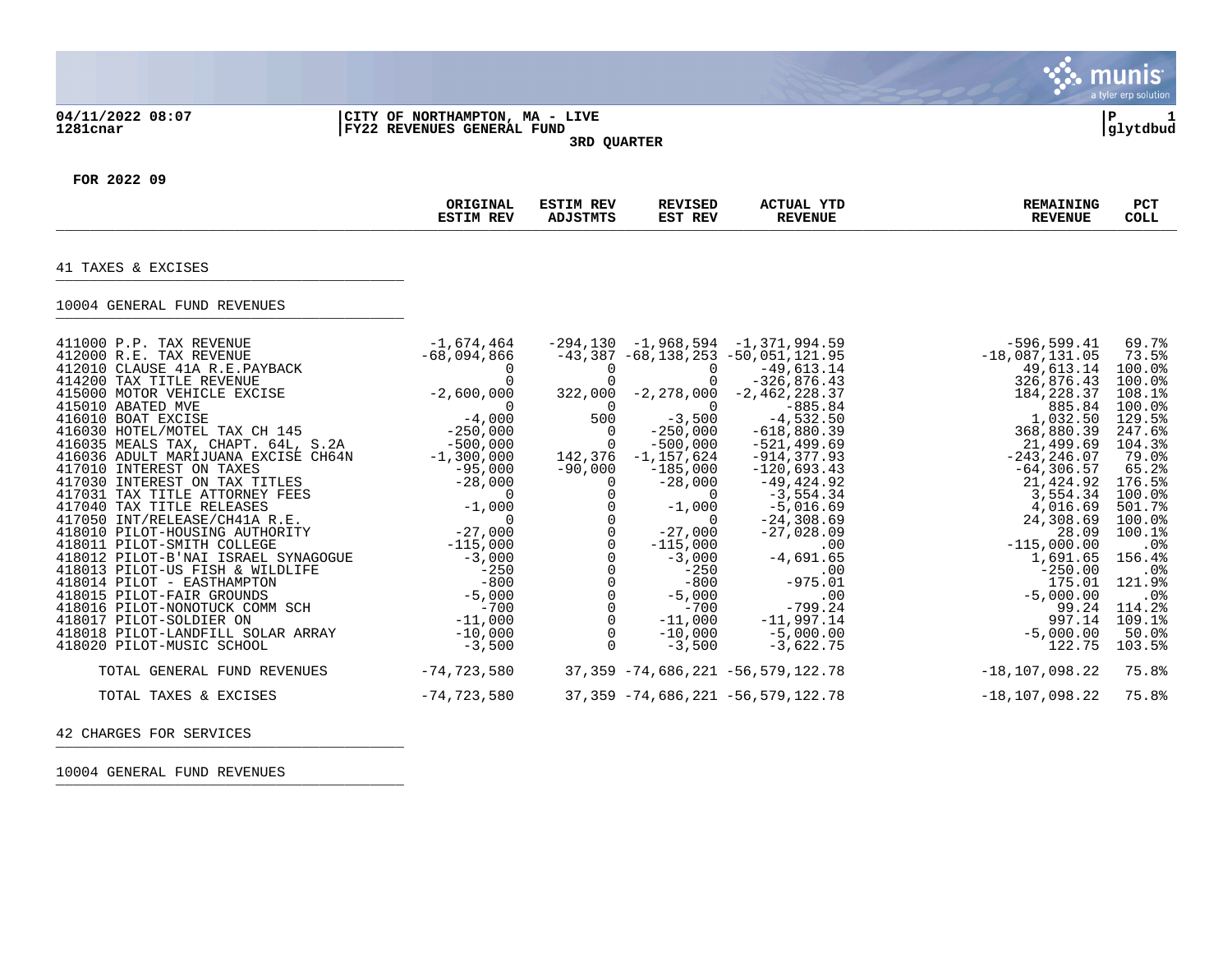

## **04/11/2022 08:07 |CITY OF NORTHAMPTON, MA - LIVE |P 2 1281cnar |FY22 REVENUES GENERAL FUND |glytdbud 3RD QUARTER**



**FOR 2022 09**

|                                                             | ORIGINAL<br><b>ESTIM REV</b> | <b>ESTIM REV</b><br>ADJSTMTS | REVISED<br>EST REV      | ACTUAL YTD<br>REVENUE        | <b>REMAINING</b><br><b>REVENUE</b> | PCT<br>COLL     |
|-------------------------------------------------------------|------------------------------|------------------------------|-------------------------|------------------------------|------------------------------------|-----------------|
| 424010 PARKING REVENUES                                     | $-225,000$                   |                              | $-225.000$              | $-195.143.11$                | $-29.856.89$                       | 86.7%           |
| 424011 PARKING LOT REVENUE                                  | $-125,000$                   |                              | $-125.000$              | $-70.629.69$                 | $-54.370.31$                       | 56.5%           |
| 424012 PARKING GARAGE REVENUE                               | $-275,000$                   |                              | $-275.000$              | $-330,588.21$                | 55,588.21                          | 120.2%          |
| 424013 PARKING PASS REVENUE<br>424015 PRK KIOSK CREDIT CARD | $-90.000$<br>$-235,000$      |                              | $-90.000$<br>$-235.000$ | $-112,568.20$<br>-137,493.37 | 22,568.20<br>$-97,506.63$          | 125.1%<br>58.5% |
| 424016 MOBILE APP REVENUE                                   | $-250.000$                   |                              | $-250.000$              | -167,660.79                  | $-82, 339, 21$                     | 67.1%           |
| 424025 AMBULANCE SERVICES                                   | $-2,002,610$                 | 100,000                      | $-1,902,610$            | $-2,141,786.07$              | 239,176.07                         | 112.6%          |
| TOTAL GENERAL FUND REVENUES                                 | $-3,202,610$                 | 100,000                      | $-3,102,610$            | $-3, 155, 869.44$            | 53,259.44                          | 101.7%          |
| TOTAL CHARGES FOR SERVICES                                  | $-3,202,610$                 | 100,000                      | -3,102,610              | -3,155,869.44                | 53,259.44                          | 101.7%          |

43 CHARGES FOR SERVICES

10004 GENERAL FUND REVENUES

| 432010 FEES - COLLECTOR             | $-60,000$      | $-60,000$ | $-120,000$ | $-64, 536.63$                    | $-55, 463.37$   | 53.8%                |
|-------------------------------------|----------------|-----------|------------|----------------------------------|-----------------|----------------------|
| 432011 FEES - MUNICIPAL LIENS       | $-35,000$      |           | $-35,000$  | $-36, 200.00$                    | 1,200.00        | 103.4%               |
| 432012 FEES - MVE SURCHARGES        | $-12,000$      |           | $-12,000$  | $-13,300.00$                     | 1,300.00        | 110.8%               |
| 432014 FEES - CEMETERY INTERMENTS   | $-16,000$      |           | $-16,000$  | $-20,020.00$                     | 4,020.00        | 125.1%               |
| 432016 FEES - POLICE OUT/DET ADMIN  | $-75,000$      |           | $-75,000$  | $-43, 239.61$                    | $-31,760.39$    | 57.7%                |
| 432018 FEES - FIRE OUT/DET ADMIN    | $-1,000$       |           | $-1,000$   | $-1, 249.50$                     | 249.50          | 125.0%               |
| 432020 FEES - LICENSE COMM ADMIN FE |                |           |            | $-420.00$                        | 420.00          | $100.0$ %            |
| 432021 FEES - CITY CLERK - MISC     | $-25,000$      |           | $-25,000$  | $-29, 123.50$                    | 4,123.50        | 116.5%               |
| 432022 FEES - CITY CLERK - COPIES/R | $-80,000$      |           | $-80,000$  | $-68,405.00$                     | $-11,595.00$    | 85.5%                |
| 432023 FEES - TREE WARDEN           | $-20,000$      |           | $-20,000$  | .00                              | $-20,000.00$    | $.0\%$               |
| 434035 TUITION - SVHS               | -7,761,032     |           |            | $-7, 761, 032 - 5, 320, 511, 23$ | $-2,440,520.77$ | 68.6%                |
| 437003 DEPT REV - TREASURER         |                |           |            | $-25.00$                         | 25.00           | $100.0$ <sup>8</sup> |
| 437009 DEPT REV - REGISTRAR OF VOTE | $-675$         |           | $-675$     | $-720.00$                        | 45.00           | 106.7%               |
| 437011 DEPT REV - POLICE DEPT       | $-12,000$      |           | $-12,000$  | $-12,962.50$                     | 962.50          | 108.0%               |
| 437012 DEPT REV - GENERAL HIGHWAYS  | $-10,000$      |           | $-10,000$  | .00                              | $-10,000.00$    | $.0\%$               |
| 437014 DEPT REV - CEMETERIES        | $-2,500$       |           | $-2,500$   | $-1,029.60$                      | $-1,470.40$     | 41.2%                |
| 437016 DEPT REV - POLICE AUCTIONS   | $-1,000$       |           | $-1,000$   | $-981.96$                        | $-18.04$        | 98.2%                |
| 437018 DEPT REV - BOARD OF HEALTH   | $-12,000$      |           | $-12,000$  | $-14,650.00$                     | 2,650.00        | 122.1%               |
| 437021 DEPT REV - BUILDING INSPECTI | $-43,000$      |           | $-43,000$  | $-1,650.00$                      | $-41,350.00$    | 3.8%                 |
| 437022 DEPT REV - HEARING OFC FEES  | $-2,400$       |           | $-2,400$   | $-812.50$                        | $-1,587.50$     | 33.9%                |
| $437026$ DEPT REV - FIRE            |                |           |            | $-246.15$                        | 246.15          | 100.0%               |
| TOTAL GENERAL FUND REVENUES         | $-8, 168, 607$ | $-60,000$ | -8,228,607 | $-5,630,083.18$                  | $-2,598,523.82$ | 68.4%                |
|                                     |                |           |            |                                  |                 |                      |
| TOTAL CHARGES FOR SERVICES          | $-8, 168, 607$ | $-60,000$ |            | $-8, 228, 607 - 5, 630, 083.18$  | $-2,598,523.82$ | 68.4%                |
|                                     |                |           |            |                                  |                 |                      |

44 LICENSES & PERMITS \_\_\_\_\_\_\_\_\_\_\_\_\_\_\_\_\_\_\_\_\_\_\_\_\_\_\_\_\_\_\_\_\_\_\_\_\_\_\_\_\_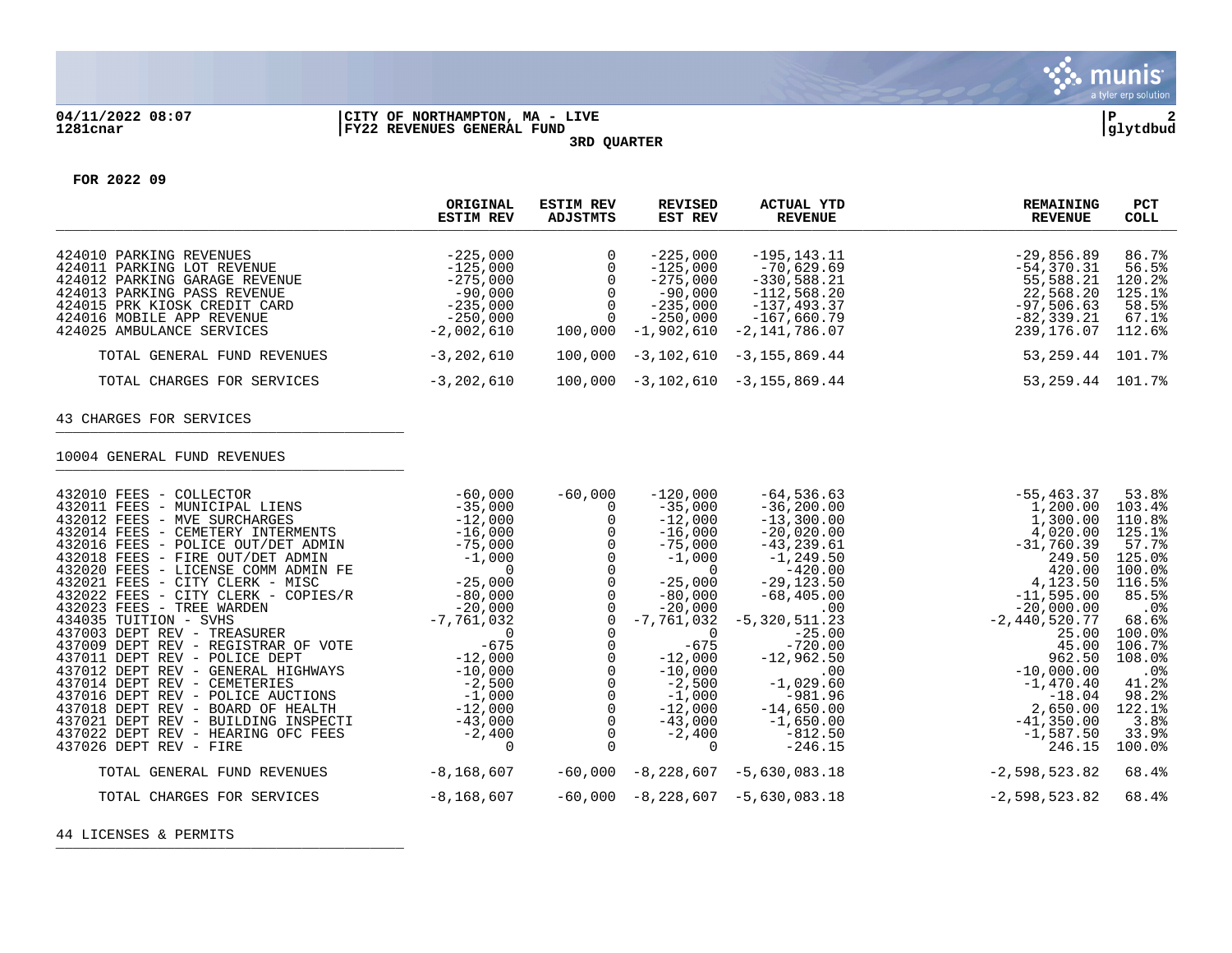

## **04/11/2022 08:07 |CITY OF NORTHAMPTON, MA - LIVE |P 3 1281cnar |FY22 REVENUES GENERAL FUND |glytdbud 3RD QUARTER**



**FOR 2022 09**

|                                                                                                                                                                                                                                                                                                                                                                                                                                                                                                                                                                                                                          | ORIGINAL<br><b>ESTIM REV</b>                                                                                                                                                                                                             | <b>ESTIM REV</b><br><b>ADJSTMTS</b>                                                                                                                                                           | <b>REVISED</b><br>EST REV                                                                                                                                                                                                                      | <b>ACTUAL YTD</b><br><b>REVENUE</b>                                                                                                                                                                                                                                                           | <b>REMAINING</b><br><b>REVENUE</b>                                                                                                                                                                                                                                    | <b>PCT</b><br><b>COLL</b>                                                                                                                                          |
|--------------------------------------------------------------------------------------------------------------------------------------------------------------------------------------------------------------------------------------------------------------------------------------------------------------------------------------------------------------------------------------------------------------------------------------------------------------------------------------------------------------------------------------------------------------------------------------------------------------------------|------------------------------------------------------------------------------------------------------------------------------------------------------------------------------------------------------------------------------------------|-----------------------------------------------------------------------------------------------------------------------------------------------------------------------------------------------|------------------------------------------------------------------------------------------------------------------------------------------------------------------------------------------------------------------------------------------------|-----------------------------------------------------------------------------------------------------------------------------------------------------------------------------------------------------------------------------------------------------------------------------------------------|-----------------------------------------------------------------------------------------------------------------------------------------------------------------------------------------------------------------------------------------------------------------------|--------------------------------------------------------------------------------------------------------------------------------------------------------------------|
| 10004 GENERAL FUND REVENUES                                                                                                                                                                                                                                                                                                                                                                                                                                                                                                                                                                                              |                                                                                                                                                                                                                                          |                                                                                                                                                                                               |                                                                                                                                                                                                                                                |                                                                                                                                                                                                                                                                                               |                                                                                                                                                                                                                                                                       |                                                                                                                                                                    |
| 441000 LIOUOR & OTHER COMMT LICENSE<br>442010 LICENSE COMM - SHORT TERM FE<br>442020 CITY CLERK LICENSES<br>442030 FIREARM LICENSES<br>445010 PERMITS - HEALTH DEPT<br>445012 PERMITS - BURIALS<br>445020 PERMITS - POLICE DEPT<br>445031 PERMITS - BUILDING INSPECTOR<br>445032 PERMITS - PLUMBING INSPECTOR<br>445033 PERMITS - WIRE INSPECTOR<br>445034 PERMITS - WEIGHTS & MEASURES<br>445035 PERIODIC INSPECTION<br>445036 PERMITS - SIDEWALK SIGNS<br>445040 PERMITS - GENERAL HIGHWAYS<br>445050 PERMITS - PLANNING DEPT<br>445060 PERMITS - FIRE DEPT<br>TOTAL GENERAL FUND REVENUES<br>TOTAL LICENSES & PERMITS | $-175,000$<br>$\Omega$<br>$-15,000$<br>$-3,000$<br>$-60,000$<br>$-9,000$<br>$-950$<br>$-370,000$<br>$-75,000$<br>$-100,000$<br>$-55,000$<br>$-35,000$<br>$-5,000$<br>$-31,000$<br>$-25,000$<br>$-70,000$<br>$-1,028,950$<br>$-1,028,950$ | $\mathbf 0$<br>$\mathbf{0}$<br>0<br>$\mathbf 0$<br>$\mathbf 0$<br>$\mathbf 0$<br>$\Omega$<br>$-2,000$<br>0<br>0<br>0<br>$\mathbf 0$<br>0<br>$\Omega$<br>0<br>$\Omega$<br>$-2,000$<br>$-2,000$ | $-175,000$<br>$\overline{0}$<br>$-15,000$<br>$-3,000$<br>$-60,000$<br>$-9,000$<br>$-950$<br>$-372,000$<br>$-75,000$<br>$-100,000$<br>$-55,000$<br>$-35,000$<br>$-5,000$<br>$-31,000$<br>$-25,000$<br>$-70,000$<br>$-1,030,950$<br>$-1,030,950$ | $-180, 389.00$<br>$-2,104.00$<br>$-8,830.00$<br>$-2,825.00$<br>$-75,410.00$<br>$-8,475.00$<br>$-440.00$<br>$-267,583.49$<br>$-64, 290.00$<br>$-86, 741.42$<br>$-72,862.00$<br>$-2,000.00$<br>$-7,012.50$<br>$-21,747.25$<br>$-18, 230.50$<br>$-57,921.35$<br>$-876, 861.51$<br>$-876, 861.51$ | 5,389.00<br>2,104.00<br>$-6, 170.00$<br>$-175.00$<br>15,410.00<br>$-525.00$<br>$-510.00$<br>$-104, 416.51$<br>$-10,710.00$<br>$-13, 258.58$<br>17,862.00<br>$-33,000.00$<br>2,012.50<br>$-9, 252.75$<br>$-6,769.50$<br>$-12,078.65$<br>$-154,088.49$<br>$-154,088.49$ | 103.1%<br>100.0%<br>58.9%<br>94.2%<br>125.7%<br>94.2%<br>46.3%<br>71.9%<br>85.7%<br>86.7%<br>132.5%<br>5.7%<br>140.3%<br>70.2%<br>72.9%<br>82.7%<br>85.1%<br>85.1% |
| <b>45 FEDERAL REVENUE</b>                                                                                                                                                                                                                                                                                                                                                                                                                                                                                                                                                                                                |                                                                                                                                                                                                                                          |                                                                                                                                                                                               |                                                                                                                                                                                                                                                |                                                                                                                                                                                                                                                                                               |                                                                                                                                                                                                                                                                       |                                                                                                                                                                    |
| 10004 GENERAL FUND REVENUES                                                                                                                                                                                                                                                                                                                                                                                                                                                                                                                                                                                              |                                                                                                                                                                                                                                          |                                                                                                                                                                                               |                                                                                                                                                                                                                                                |                                                                                                                                                                                                                                                                                               |                                                                                                                                                                                                                                                                       |                                                                                                                                                                    |
| 458010 MEDICAID REIMB. SCHOOL                                                                                                                                                                                                                                                                                                                                                                                                                                                                                                                                                                                            | $-80,000$                                                                                                                                                                                                                                | $\overline{0}$                                                                                                                                                                                | $-80,000$                                                                                                                                                                                                                                      | $-101, 495.51$                                                                                                                                                                                                                                                                                | 21, 495.51 126.9%                                                                                                                                                                                                                                                     |                                                                                                                                                                    |
| TOTAL GENERAL FUND REVENUES                                                                                                                                                                                                                                                                                                                                                                                                                                                                                                                                                                                              | $-80,000$                                                                                                                                                                                                                                | $\overline{0}$                                                                                                                                                                                | $-80,000$                                                                                                                                                                                                                                      | $-101, 495.51$                                                                                                                                                                                                                                                                                | 21, 495.51 126.9%                                                                                                                                                                                                                                                     |                                                                                                                                                                    |
| TOTAL FEDERAL REVENUE                                                                                                                                                                                                                                                                                                                                                                                                                                                                                                                                                                                                    | $-80,000$                                                                                                                                                                                                                                | $\overline{0}$                                                                                                                                                                                | $-80,000$                                                                                                                                                                                                                                      | $-101, 495.51$                                                                                                                                                                                                                                                                                | 21, 495.51 126.9%                                                                                                                                                                                                                                                     |                                                                                                                                                                    |
| 46 STATE REVENUE                                                                                                                                                                                                                                                                                                                                                                                                                                                                                                                                                                                                         |                                                                                                                                                                                                                                          |                                                                                                                                                                                               |                                                                                                                                                                                                                                                |                                                                                                                                                                                                                                                                                               |                                                                                                                                                                                                                                                                       |                                                                                                                                                                    |

10004 GENERAL FUND REVENUES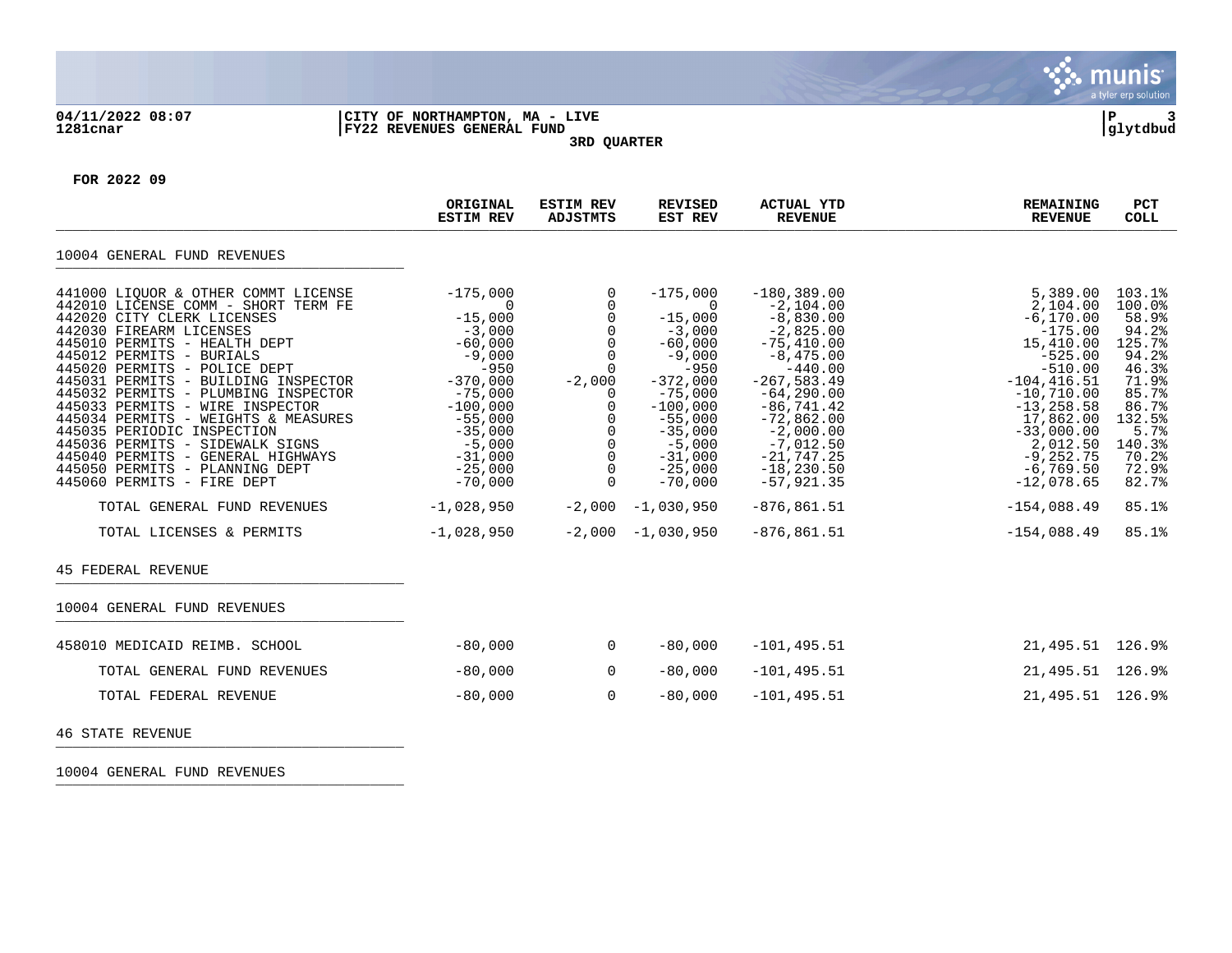

## **04/11/2022 08:07 |CITY OF NORTHAMPTON, MA - LIVE |P 4 1281cnar |FY22 REVENUES GENERAL FUND |glytdbud 3RD QUARTER**



**FOR 2022 09**

|                                                                                                                                                                                                                                                                                                  | ORIGINAL<br><b>ESTIM REV</b>                                                                                                 | <b>ESTIM REV</b><br><b>ADJSTMTS</b>                                                                          | <b>REVISED</b><br>EST REV                                                                                                      | <b>ACTUAL YTD</b><br><b>REVENUE</b>                                                                                                             | <b>REMAINING</b><br><b>REVENUE</b>                                                                                                            | PCT<br><b>COLL</b>                                                            |
|--------------------------------------------------------------------------------------------------------------------------------------------------------------------------------------------------------------------------------------------------------------------------------------------------|------------------------------------------------------------------------------------------------------------------------------|--------------------------------------------------------------------------------------------------------------|--------------------------------------------------------------------------------------------------------------------------------|-------------------------------------------------------------------------------------------------------------------------------------------------|-----------------------------------------------------------------------------------------------------------------------------------------------|-------------------------------------------------------------------------------|
| 461050 ABATE VETS, BLIND, SURV SPOU<br>461070 LIEU OF TAXES-STATE OWNED LA<br>462010 CHAPTER 70 SCHOOL AID<br>462040 CHARTER SCHOOL AID<br>466020 VETERANS BENEFITS<br>466035 UNRESTRICTED GENERAL AID<br>468000 OTHER STATE REVENUE<br>468001 MA AMBULANCE CPE<br>468010 RETIREMENT COLA REIMB. | $-108,671$<br>$-107,230$<br>$-8,554,554$<br>$-173.077$<br>$-365, 312$<br>$-4,830,615$<br>$-25,000$<br>$-195,000$<br>$-3,400$ | $\mathbf 0$<br>$-6,499$<br>0<br>$-54,052$<br>$\Omega$<br>$\mathbf 0$<br>$\Omega$<br>$-10,000$<br>$\mathbf 0$ | $-108,671$<br>$-113,729$<br>$-8, 554, 554$<br>$-227,129$<br>$-365, 312$<br>$-4,830,615$<br>$-25,000$<br>$-205,000$<br>$-3,400$ | $-123, 457.00$<br>$-85, 293, 00$<br>$-6,415,911.00$<br>$-300, 492, 00$<br>$-147,728.00$<br>$-3,622,959.00$<br>$-36, 234.00$<br>.00<br>$-135.15$ | 14,786.00<br>$-28,436.00$<br>$-2,138,643.00$<br>73,363.00<br>$-217,584.00$<br>$-1, 207, 656.00$<br>11,234.00<br>$-205,000.00$<br>$-3, 264.85$ | 113.6%<br>75.0%<br>75.0%<br>132.3%<br>40.4%<br>75.0%<br>144.9%<br>.0%<br>4.0% |
| TOTAL GENERAL FUND REVENUES                                                                                                                                                                                                                                                                      | -14,362,859                                                                                                                  |                                                                                                              |                                                                                                                                | $-70,551 -14,433,410 -10,732,209.15$                                                                                                            | $-3,701,200.85$                                                                                                                               | 74.4%                                                                         |
| TOTAL STATE REVENUE                                                                                                                                                                                                                                                                              | $-14, 362, 859$                                                                                                              |                                                                                                              |                                                                                                                                | $-70,551 - 14,433,410 - 10,732,209.15$                                                                                                          | $-3,701,200.85$                                                                                                                               | 74.4%                                                                         |
| 47 IG/ASSESS/FINES                                                                                                                                                                                                                                                                               |                                                                                                                              |                                                                                                              |                                                                                                                                |                                                                                                                                                 |                                                                                                                                               |                                                                               |
| 10004 GENERAL FUND REVENUES                                                                                                                                                                                                                                                                      |                                                                                                                              |                                                                                                              |                                                                                                                                |                                                                                                                                                 |                                                                                                                                               |                                                                               |
| 477010 PARKING TICKETS<br>477020 CMVI REIMB. RMV                                                                                                                                                                                                                                                 | $-450,000$<br>$-55,000$                                                                                                      | $\overline{0}$<br>$\Omega$                                                                                   | $-450.000$<br>$-55,000$                                                                                                        | $-490, 412.84$<br>$-27,783.67$                                                                                                                  | 40, 412.84 109.0%<br>$-27, 216.33$                                                                                                            | 50.5%                                                                         |
| TOTAL GENERAL FUND REVENUES                                                                                                                                                                                                                                                                      | $-505,000$                                                                                                                   | $\overline{0}$                                                                                               | $-505,000$                                                                                                                     | $-518, 196.51$                                                                                                                                  | 13, 196. 51 102. 6%                                                                                                                           |                                                                               |
| TOTAL IG/ASSESS/FINES                                                                                                                                                                                                                                                                            | $-505,000$                                                                                                                   | $\Omega$                                                                                                     | $-505,000$                                                                                                                     | $-518, 196.51$                                                                                                                                  | 13, 196. 51 102. 6%                                                                                                                           |                                                                               |
| 48 MISCELLANEOUS                                                                                                                                                                                                                                                                                 |                                                                                                                              |                                                                                                              |                                                                                                                                |                                                                                                                                                 |                                                                                                                                               |                                                                               |
| 10004 GENERAL FUND REVENUES                                                                                                                                                                                                                                                                      |                                                                                                                              |                                                                                                              |                                                                                                                                |                                                                                                                                                 |                                                                                                                                               |                                                                               |
| 482000 INTEREST ON INVESTMENTS<br>483010 SMITH CHARITIES INCOME<br>484000 MISCELLANEOUS RECEIPTS<br>484001 OVER/UNDER RECEIPTS<br>484010 PVTA-5 COLLEGE REIMBURSEMENT<br>484012 VET SERVICES REGIONAL ASSESS<br>484013 IT SERVICE REGIONAL ASSESS                                                | $-125,000$<br>$-6.500$<br>0<br>$\Omega$<br>$-75,000$<br>$-187,387$<br>$-11,000$                                              | 0<br>$\overline{0}$<br>$\mathbf 0$<br>$\overline{0}$<br>$\mathbf 0$<br>$\mathbf 0$<br>$\Omega$               | $-125,000$<br>$-6,500$<br>$\overline{0}$<br>$\Omega$<br>$-75,000$<br>$-187,387$<br>$-11,000$                                   | $-122,904.70$<br>$-6,407.43$<br>$-79, 345.85$<br>$-.35$<br>$-67,044.00$<br>$-187, 388.00$<br>$-9,180.00$                                        | $-2,095.30$<br>$-92.57$<br>79,345.85<br>.35<br>$-7,956.00$<br>1.00<br>$-1,820.00$                                                             | 98.3%<br>98.6%<br>100.0%<br>100.0%<br>89.4%<br>100.0%<br>83.5%                |
| TOTAL GENERAL FUND REVENUES                                                                                                                                                                                                                                                                      | $-404.887$                                                                                                                   | $\mathbf 0$                                                                                                  | $-404.887$                                                                                                                     | $-472.270.33$                                                                                                                                   | 67.383.33 116.6%                                                                                                                              |                                                                               |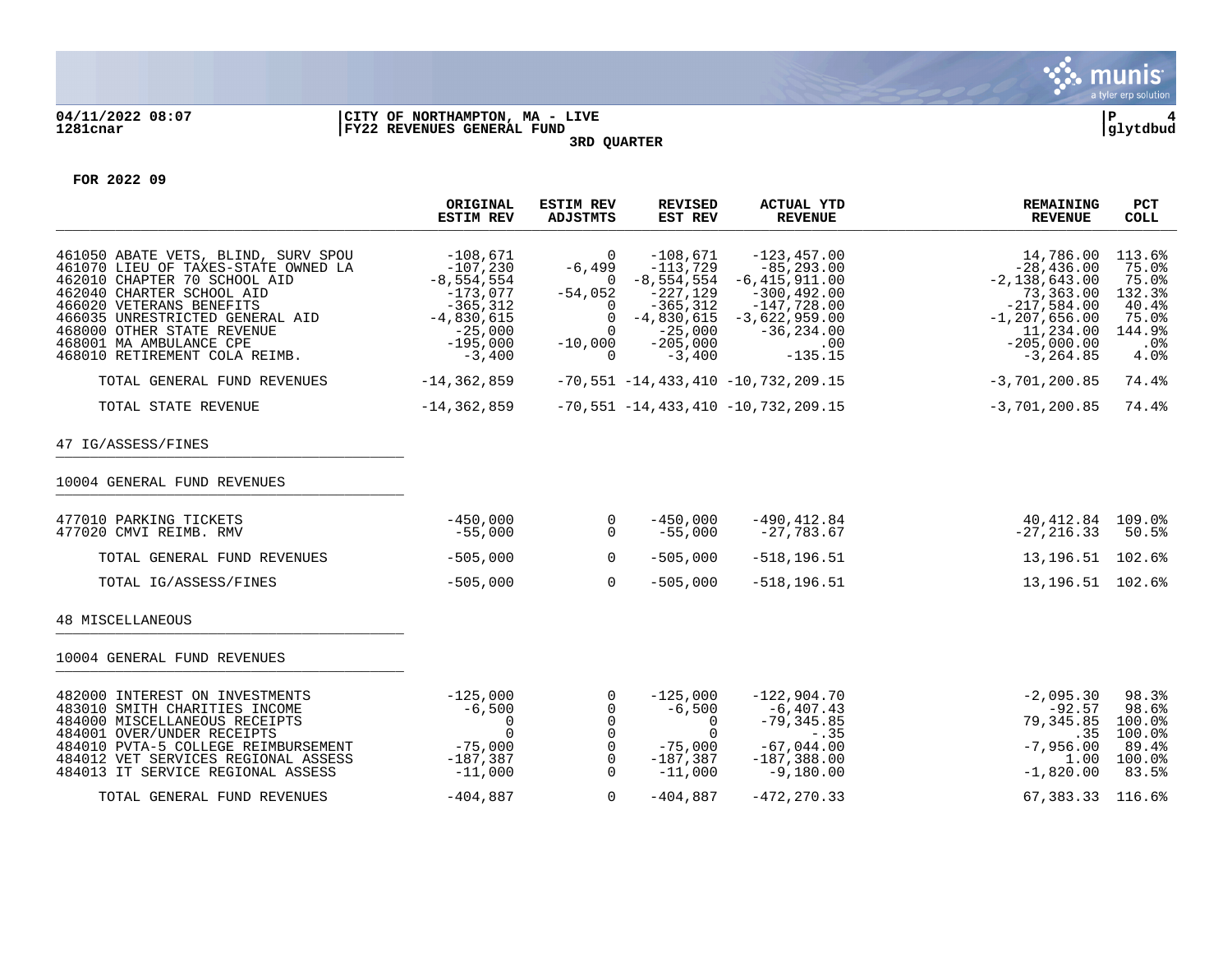

**04/11/2022 08:07 |CITY OF NORTHAMPTON, MA - LIVE |P 5 1281cnar |FY22 REVENUES GENERAL FUND |glytdbud 3RD QUARTER**

**FOR 2022 09**

|                     | ORIGINAL<br><b>ESTIM REV</b> | <b>ESTIM REV</b><br>ADJSTMTS | REVISED<br>EST REV | ACTUAL YTD<br>REVENUE            | <b>REMAINING</b><br><b>REVENUE</b> | PCT<br>COLL |
|---------------------|------------------------------|------------------------------|--------------------|----------------------------------|------------------------------------|-------------|
| TOTAL MISCELLANEOUS | -404.887                     |                              | -404.887           | $-472.270.33$                    | 67,383.33 116.6%                   |             |
|                     | GRAND TOTAL -102,476,493     |                              |                    | 4,808-102,471,685 -78,066,108.41 | $-24, 405, 576.59$                 | 76.2%       |

\*\* END OF REPORT - Generated by Charlene Nardi \*\*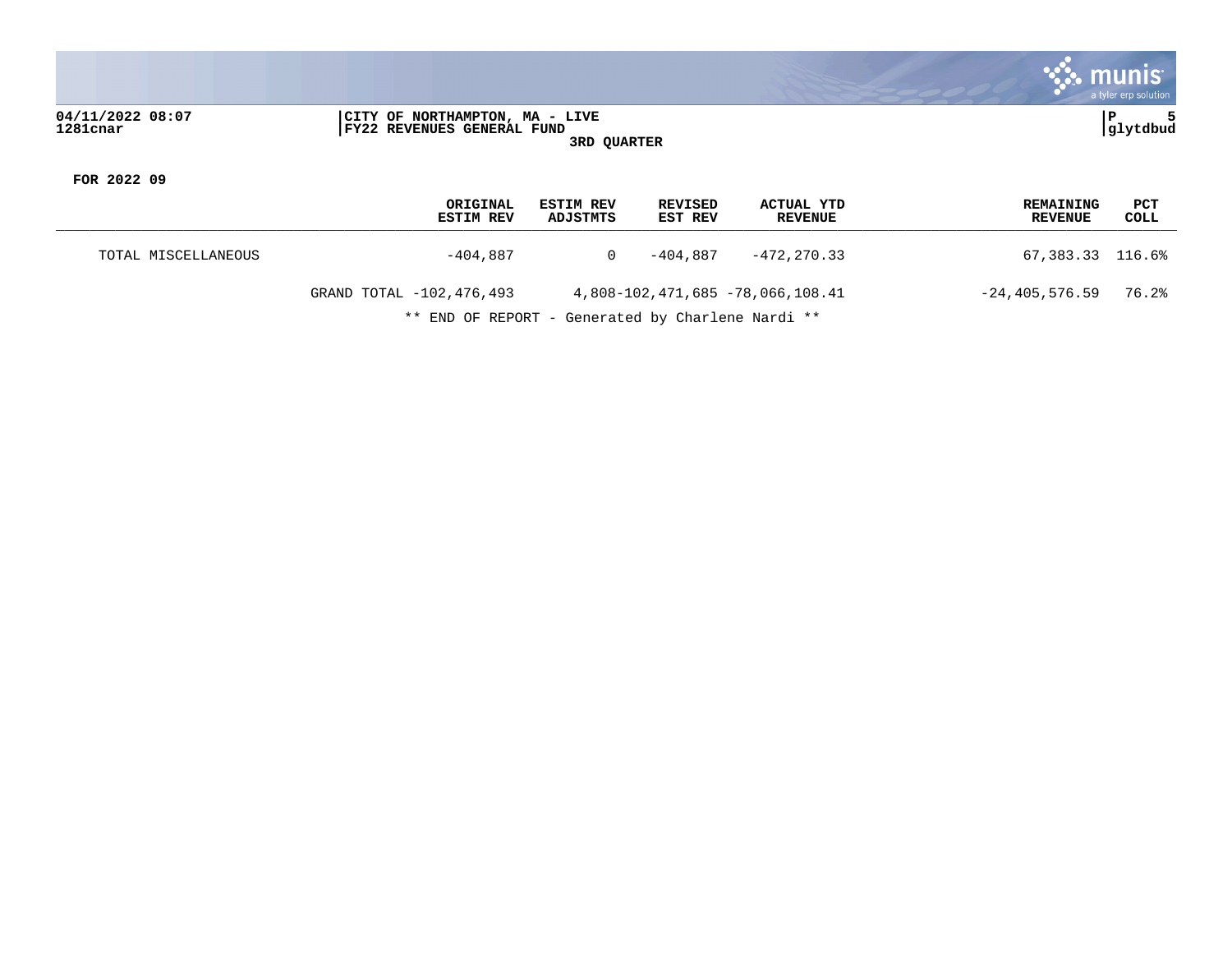Account type Revenue

**04/11/2022 08:07 |CITY OF NORTHAMPTON, MA - LIVE |P 6 1281cnar |FY22 REVENUES GENERAL FUND |glytdbud 3RD QUARTER**



**REPORT OPTIONS**  \_\_\_\_\_\_\_\_\_\_\_\_\_\_\_\_\_\_\_\_\_\_\_\_\_\_\_\_\_\_\_\_\_\_\_\_\_\_\_\_\_\_\_\_\_\_\_\_\_\_\_\_\_\_\_\_\_\_\_\_\_\_\_\_\_\_\_\_\_\_\_\_\_\_\_\_\_\_\_\_\_\_\_\_\_\_\_\_\_\_\_\_\_\_\_\_\_\_\_\_\_\_\_\_\_\_\_\_\_\_\_\_\_\_\_\_\_\_\_\_\_\_\_\_\_\_\_\_\_\_\_\_

Field # Total Page Break<br>10 Y N Sequence 1 10 Y N<br>Sequence 2 9 Y N Sequence 2 9 9 Y N<br>Sequence 3 11 Y N Sequence 3 11 Y N<br>Sequence 4 0 N N  $Sequence 4$ Report title: FY22 REVENUES GENERAL FUND Includes accounts exceeding 0% of budget. Print totals only: Y Y Year/Period: 2022/ 9 Print Full or Short description: F Print MTD Version: N Print full GL account: N<br>Format type: 1 Format type: 1 Roll projects to object: N<br>
Double space: N<br>
Carry forward code: 1  $Carry$  forward code:  $1$ Suppress zero bal accts: Y Include requisition amount: N Print Revenues-Version headings: Y Print revenue as credit: Y Print revenue budgets as zero: N Include Fund Balance: N Print journal detail: N From Yr/Per: 2021/ 1 To Yr/Per: 2021/ 1 Include budget entries: Y Incl encumb/liq entries: Y Sort by JE # or PO #: J Detail format option: 1 Include additional JE comments: N Multiyear view: D Amounts/totals exceed 999 million dollars: N Find Criteria<br>Field Name Fiel Field Value Fund 0100 FUNCTION DEPARTMENT DOE BUDGET CAT LOCATION CURR/GRANT GRADE Character Code Org Object Project